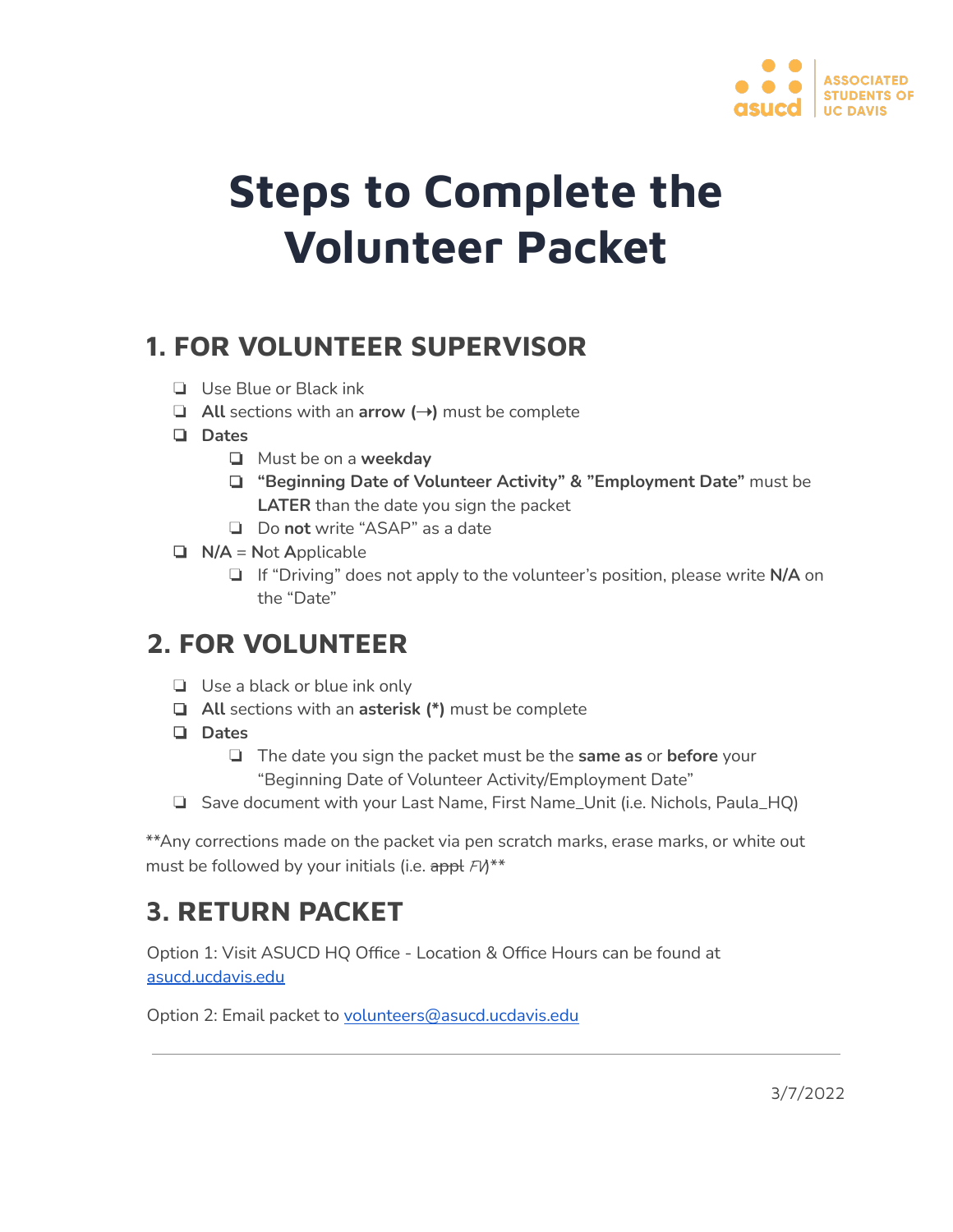| Volunteer completes this section<br>H.                                                                                                                                                                      |            |       |  |  |  |  |  |
|-------------------------------------------------------------------------------------------------------------------------------------------------------------------------------------------------------------|------------|-------|--|--|--|--|--|
| *Volunteer's Name:                                                                                                                                                                                          |            |       |  |  |  |  |  |
| *ASUCD Unit/Event:                                                                                                                                                                                          |            |       |  |  |  |  |  |
| *UC Davis Organization<br><b>Affiliated with Volunteer</b><br><b>Activity</b>                                                                                                                               |            |       |  |  |  |  |  |
| (If not applicable, write N/A):                                                                                                                                                                             |            |       |  |  |  |  |  |
| *Date of Birth:                                                                                                                                                                                             |            |       |  |  |  |  |  |
| <i><b>*Local Address</b></i><br>(Street/City/State/Zip):                                                                                                                                                    |            |       |  |  |  |  |  |
| *Permanent Address<br>(Street/City/State/Zip):                                                                                                                                                              |            |       |  |  |  |  |  |
| *Phone:                                                                                                                                                                                                     |            |       |  |  |  |  |  |
| *Alternate Phone (If none, write<br>$N/A$ ):                                                                                                                                                                |            |       |  |  |  |  |  |
| *Email:                                                                                                                                                                                                     |            |       |  |  |  |  |  |
| *Emergency Contact Name and<br>Phone:                                                                                                                                                                       |            |       |  |  |  |  |  |
| *Acknowledgement: I read &<br>received the electronic copy of<br>the Sexual Violence and<br><b>Sexual Harassment Policy</b><br>(PPM 400-20) & Electronic<br><b>Communications Policy (PPM</b><br>$310 - 23$ |            |       |  |  |  |  |  |
|                                                                                                                                                                                                             | *Signature | *Date |  |  |  |  |  |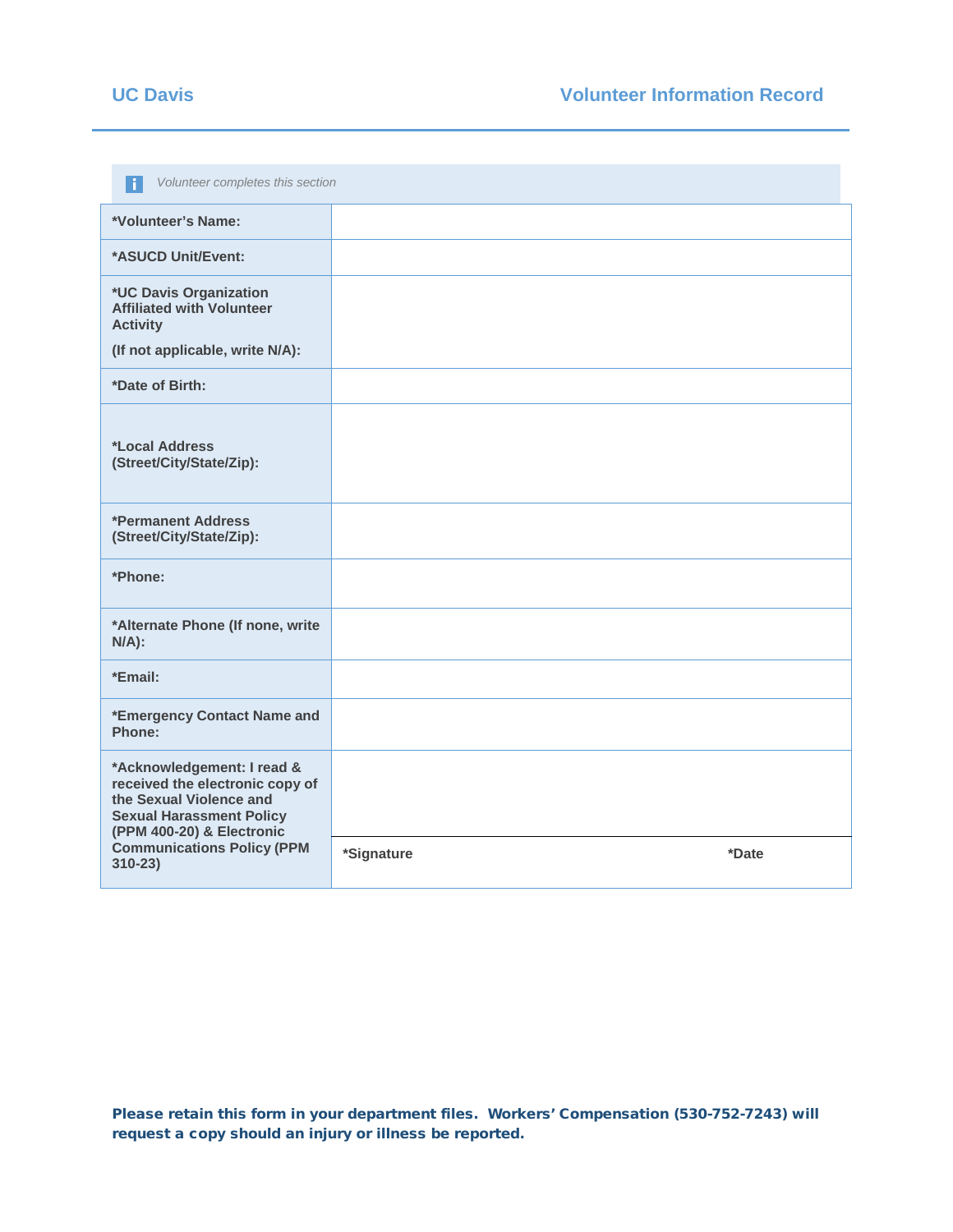## **VOLUNTEER ACTIVITY**

*P* Department completes the rest of this form.

| $\rightarrow$ Name of Volunteer's<br>Supervisor:                                                             |                                                                                                                                                                                                                                                                                                                                                                                                                                               | $\rightarrow$ Phone<br>Number: |     |  |  |  |
|--------------------------------------------------------------------------------------------------------------|-----------------------------------------------------------------------------------------------------------------------------------------------------------------------------------------------------------------------------------------------------------------------------------------------------------------------------------------------------------------------------------------------------------------------------------------------|--------------------------------|-----|--|--|--|
| Do any of the following<br>apply?<br>If "yes" to any of the<br>following, a Background<br>Check is required. | Access to University financial accounts or funds? $\Box$ Yes $\boxtimes$ No<br>1.<br>2. Access to master key? $\Box$ Yes $\boxtimes$ No<br>3. Access to confidential records or information? $\Box$ Yes $\boxtimes$ No<br>4. Access to controlled substances? $\Box$ Yes $\boxtimes$ No<br>Contact with hazards that require medical monitoring? $\Box$ Yes $\boxtimes$ No<br>5.                                                              |                                |     |  |  |  |
| $\rightarrow$ Brief Description of<br><b>Volunteer Activity:</b><br>(List 2-3 Tasks)                         |                                                                                                                                                                                                                                                                                                                                                                                                                                               |                                |     |  |  |  |
| $\rightarrow$ Beginning Date of<br><b>Volunteer Activity:</b>                                                |                                                                                                                                                                                                                                                                                                                                                                                                                                               | $\rightarrow$ End Date:        |     |  |  |  |
| Do any of the following<br>apply?<br>If "yes" to any of the<br>following, a Background<br>Check is required. | 1. Care, security, or oversight of patients, minors, the elderly, handicapped, or<br>mentally impaired?<br>$\Box$ Yes $\boxtimes$ No<br>Handling of animals? $\Box$ Yes $\boxtimes$ No<br>2.<br>Handling of cash?<br>$\Box$ Yes $\boxtimes$ No<br>3.<br>4. Use of or contact with hazardous substances, dangerous equipment, or materials?<br>$\Box$ Yes $\boxtimes$ No<br>5. Access to building or office keys?<br>$\Box$ Yes $\boxtimes$ No |                                |     |  |  |  |
| <b>Volunteer Packet</b><br><b>Checklist</b>                                                                  | $\boxtimes$ $\rightarrow$ Background check completed<br>and volunteer cleared for<br>assignment, if applicable                                                                                                                                                                                                                                                                                                                                | $\rightarrow$ Date:            | N/A |  |  |  |
|                                                                                                              | $\rightarrow$ Oath and Patent signed and<br><b>Teturned by Volunteer</b>                                                                                                                                                                                                                                                                                                                                                                      | $\rightarrow$ Date:            |     |  |  |  |
|                                                                                                              | $\rightarrow$ UC Davis Principles of<br>Community provided to volunteer                                                                                                                                                                                                                                                                                                                                                                       | $\rightarrow$ Date:            |     |  |  |  |
| Is the Volunteer driving a<br>University vehicle and/or<br>driving others during<br>their activity dates?    | > Driving: Safe Driver Training<br><u>ਨ D</u> MV Pull submitted to<br>department                                                                                                                                                                                                                                                                                                                                                              | $\rightarrow$ Date:            |     |  |  |  |
| $\rightarrow$ Supervisor's Signature                                                                         |                                                                                                                                                                                                                                                                                                                                                                                                                                               | $\rightarrow$ Date:            |     |  |  |  |

## **FOR OFFICE USE ONLY** □ Sexual Violence and Sexual Harassment Policy (PPM 400-20) provided to volunteer **Date:** Electronic Communications Allowable Use Policy (PPM 310-23) provided to volunteer **Date:**

Please retain this form in your department files. Workers' Compensation (530-752-7243) will request a copy should an injury or illness be reported.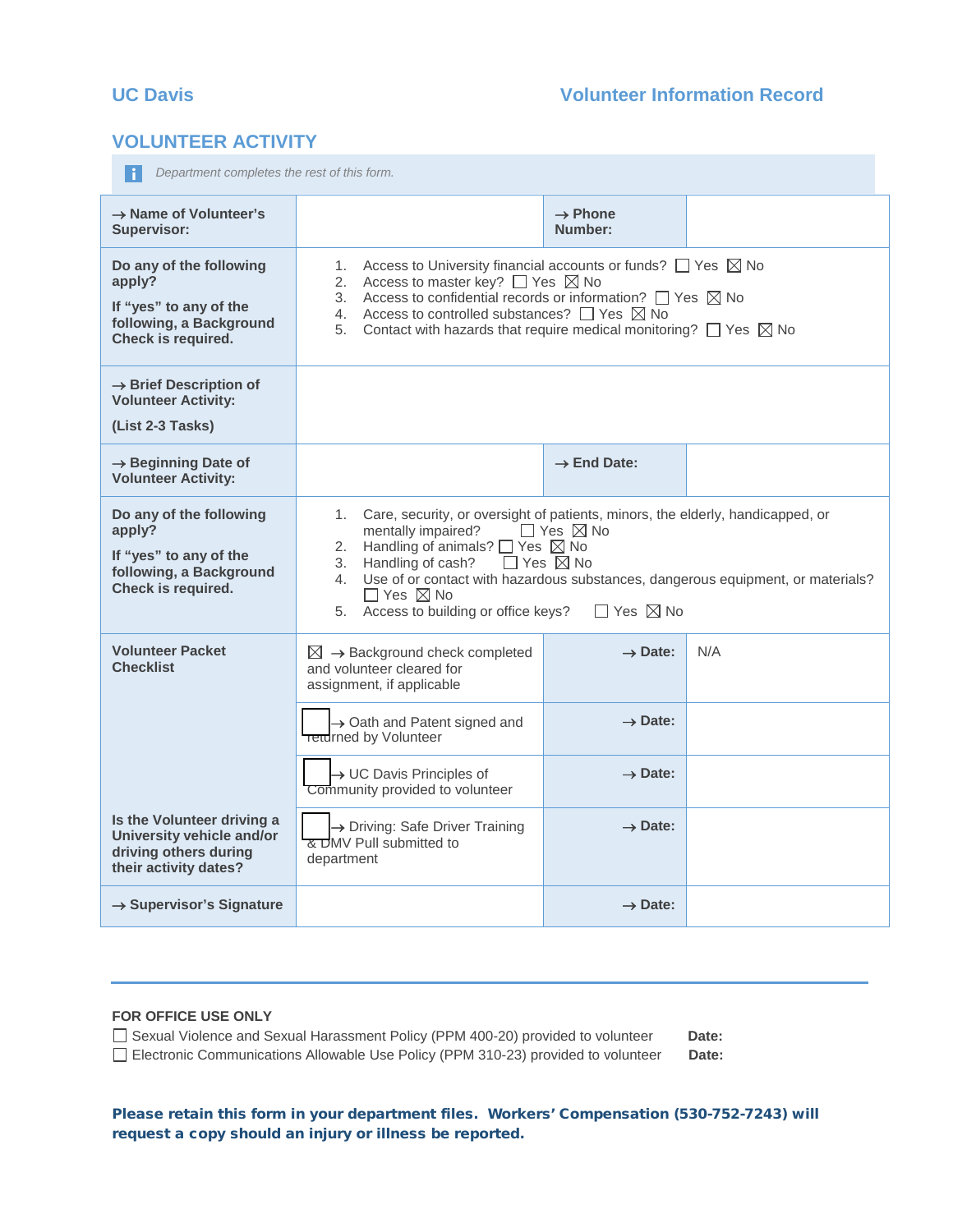|                                                                                                                                                                                                                                                                                                                                                                                                                                                                                                                                                                                                                                                                                                                                                                                                                                                                                                                                                                                                                                                                                                                                                                                                                                                                                                                                                                                                                                                                                                                                                                                                                                                                                                                                                                                                                                                                                                                                                                                                                                                                                                                                                                                                                                                                                                                                                                                                                                                                                       | UNIVERSITY OF CALIFORNIA<br>STATE OATH OF ALLEGIANCE. PATENT             |                                                                                                                                                                                                                                                                                                                                                                                                                                                                                                                                                                                                                                                                                                                                                                                                                                                                                                                                                                                                                                                                                                                                                                                                                                                                                                                                                                                                                                                                                                                                                                                                                                                                                                                                                                                                                                                                                                                                                                                                                                                                                                                                                                                                                                                         | EMPLOYEE'S NAME (Last, First, Middle Initial)<br>Mo/Dy/Yr                                                                                                                                                                                                                                                                                                                                                                                                                        |                                                          | <b>DATE PREPARED</b> |                        |  |  |
|---------------------------------------------------------------------------------------------------------------------------------------------------------------------------------------------------------------------------------------------------------------------------------------------------------------------------------------------------------------------------------------------------------------------------------------------------------------------------------------------------------------------------------------------------------------------------------------------------------------------------------------------------------------------------------------------------------------------------------------------------------------------------------------------------------------------------------------------------------------------------------------------------------------------------------------------------------------------------------------------------------------------------------------------------------------------------------------------------------------------------------------------------------------------------------------------------------------------------------------------------------------------------------------------------------------------------------------------------------------------------------------------------------------------------------------------------------------------------------------------------------------------------------------------------------------------------------------------------------------------------------------------------------------------------------------------------------------------------------------------------------------------------------------------------------------------------------------------------------------------------------------------------------------------------------------------------------------------------------------------------------------------------------------------------------------------------------------------------------------------------------------------------------------------------------------------------------------------------------------------------------------------------------------------------------------------------------------------------------------------------------------------------------------------------------------------------------------------------------------|--------------------------------------------------------------------------|---------------------------------------------------------------------------------------------------------------------------------------------------------------------------------------------------------------------------------------------------------------------------------------------------------------------------------------------------------------------------------------------------------------------------------------------------------------------------------------------------------------------------------------------------------------------------------------------------------------------------------------------------------------------------------------------------------------------------------------------------------------------------------------------------------------------------------------------------------------------------------------------------------------------------------------------------------------------------------------------------------------------------------------------------------------------------------------------------------------------------------------------------------------------------------------------------------------------------------------------------------------------------------------------------------------------------------------------------------------------------------------------------------------------------------------------------------------------------------------------------------------------------------------------------------------------------------------------------------------------------------------------------------------------------------------------------------------------------------------------------------------------------------------------------------------------------------------------------------------------------------------------------------------------------------------------------------------------------------------------------------------------------------------------------------------------------------------------------------------------------------------------------------------------------------------------------------------------------------------------------------|----------------------------------------------------------------------------------------------------------------------------------------------------------------------------------------------------------------------------------------------------------------------------------------------------------------------------------------------------------------------------------------------------------------------------------------------------------------------------------|----------------------------------------------------------|----------------------|------------------------|--|--|
|                                                                                                                                                                                                                                                                                                                                                                                                                                                                                                                                                                                                                                                                                                                                                                                                                                                                                                                                                                                                                                                                                                                                                                                                                                                                                                                                                                                                                                                                                                                                                                                                                                                                                                                                                                                                                                                                                                                                                                                                                                                                                                                                                                                                                                                                                                                                                                                                                                                                                       | POLICY, AND PATENT ACKNOWLEDGMENT<br>UPAY585 (R 11/2011) E0420 71443-180 |                                                                                                                                                                                                                                                                                                                                                                                                                                                                                                                                                                                                                                                                                                                                                                                                                                                                                                                                                                                                                                                                                                                                                                                                                                                                                                                                                                                                                                                                                                                                                                                                                                                                                                                                                                                                                                                                                                                                                                                                                                                                                                                                                                                                                                                         | <b>EMPLOYEE ID</b>                                                                                                                                                                                                                                                                                                                                                                                                                                                               |                                                          | <b>DEPARTMENT</b>    | <b>EMPLOYMENT DATE</b> |  |  |
|                                                                                                                                                                                                                                                                                                                                                                                                                                                                                                                                                                                                                                                                                                                                                                                                                                                                                                                                                                                                                                                                                                                                                                                                                                                                                                                                                                                                                                                                                                                                                                                                                                                                                                                                                                                                                                                                                                                                                                                                                                                                                                                                                                                                                                                                                                                                                                                                                                                                                       |                                                                          |                                                                                                                                                                                                                                                                                                                                                                                                                                                                                                                                                                                                                                                                                                                                                                                                                                                                                                                                                                                                                                                                                                                                                                                                                                                                                                                                                                                                                                                                                                                                                                                                                                                                                                                                                                                                                                                                                                                                                                                                                                                                                                                                                                                                                                                         |                                                                                                                                                                                                                                                                                                                                                                                                                                                                                  |                                                          | <b>ASUCD</b>         | Mo/Dy/Yr               |  |  |
| STATE OATH OF ALLEGIANCE I do solemnly swear (or affirm) that I will support and defend the Constitution of the United States and the Constitution of<br>the State of California against all enemies, foreign and domestic; that I will bear true faith and allegiance to the Constitution of the United States and the Constitution<br>of the State of California; that I take this obligation freely, without any mental reservation or purpose of evasion; and that I will well and faithfully discharge the duties<br>upon which I am about to enter.                                                                                                                                                                                                                                                                                                                                                                                                                                                                                                                                                                                                                                                                                                                                                                                                                                                                                                                                                                                                                                                                                                                                                                                                                                                                                                                                                                                                                                                                                                                                                                                                                                                                                                                                                                                                                                                                                                                             |                                                                          |                                                                                                                                                                                                                                                                                                                                                                                                                                                                                                                                                                                                                                                                                                                                                                                                                                                                                                                                                                                                                                                                                                                                                                                                                                                                                                                                                                                                                                                                                                                                                                                                                                                                                                                                                                                                                                                                                                                                                                                                                                                                                                                                                                                                                                                         |                                                                                                                                                                                                                                                                                                                                                                                                                                                                                  |                                                          |                      |                        |  |  |
|                                                                                                                                                                                                                                                                                                                                                                                                                                                                                                                                                                                                                                                                                                                                                                                                                                                                                                                                                                                                                                                                                                                                                                                                                                                                                                                                                                                                                                                                                                                                                                                                                                                                                                                                                                                                                                                                                                                                                                                                                                                                                                                                                                                                                                                                                                                                                                                                                                                                                       | Taken and subscribed before me on:<br>Mo/Dy/Yr                           |                                                                                                                                                                                                                                                                                                                                                                                                                                                                                                                                                                                                                                                                                                                                                                                                                                                                                                                                                                                                                                                                                                                                                                                                                                                                                                                                                                                                                                                                                                                                                                                                                                                                                                                                                                                                                                                                                                                                                                                                                                                                                                                                                                                                                                                         |                                                                                                                                                                                                                                                                                                                                                                                                                                                                                  | Signature of Officer or Employee:                        |                      |                        |  |  |
|                                                                                                                                                                                                                                                                                                                                                                                                                                                                                                                                                                                                                                                                                                                                                                                                                                                                                                                                                                                                                                                                                                                                                                                                                                                                                                                                                                                                                                                                                                                                                                                                                                                                                                                                                                                                                                                                                                                                                                                                                                                                                                                                                                                                                                                                                                                                                                                                                                                                                       | Signature of Authorized Official:                                        |                                                                                                                                                                                                                                                                                                                                                                                                                                                                                                                                                                                                                                                                                                                                                                                                                                                                                                                                                                                                                                                                                                                                                                                                                                                                                                                                                                                                                                                                                                                                                                                                                                                                                                                                                                                                                                                                                                                                                                                                                                                                                                                                                                                                                                                         |                                                                                                                                                                                                                                                                                                                                                                                                                                                                                  | (Do not sign until in the presence of proper witness.)   |                      |                        |  |  |
| Title:                                                                                                                                                                                                                                                                                                                                                                                                                                                                                                                                                                                                                                                                                                                                                                                                                                                                                                                                                                                                                                                                                                                                                                                                                                                                                                                                                                                                                                                                                                                                                                                                                                                                                                                                                                                                                                                                                                                                                                                                                                                                                                                                                                                                                                                                                                                                                                                                                                                                                | " " Asst II                                                              |                                                                                                                                                                                                                                                                                                                                                                                                                                                                                                                                                                                                                                                                                                                                                                                                                                                                                                                                                                                                                                                                                                                                                                                                                                                                                                                                                                                                                                                                                                                                                                                                                                                                                                                                                                                                                                                                                                                                                                                                                                                                                                                                                                                                                                                         |                                                                                                                                                                                                                                                                                                                                                                                                                                                                                  | NOTE: No fee may be charged for administering this oath. |                      |                        |  |  |
| County: YOLO                                                                                                                                                                                                                                                                                                                                                                                                                                                                                                                                                                                                                                                                                                                                                                                                                                                                                                                                                                                                                                                                                                                                                                                                                                                                                                                                                                                                                                                                                                                                                                                                                                                                                                                                                                                                                                                                                                                                                                                                                                                                                                                                                                                                                                                                                                                                                                                                                                                                          | State: CA                                                                |                                                                                                                                                                                                                                                                                                                                                                                                                                                                                                                                                                                                                                                                                                                                                                                                                                                                                                                                                                                                                                                                                                                                                                                                                                                                                                                                                                                                                                                                                                                                                                                                                                                                                                                                                                                                                                                                                                                                                                                                                                                                                                                                                                                                                                                         |                                                                                                                                                                                                                                                                                                                                                                                                                                                                                  |                                                          |                      |                        |  |  |
| The oath must be administered by either (1) a person having general authority by law to administer oaths—for example, Notaries Public, Civil Executive Officers<br>(Gov. Code Sec. 1001), Judicial Officers, Justices of the Peace, and county officials named in Gov. Code Sections 24000, 24057, such as, district attorneys, sheriffs,<br>county clerks, members of boards of supervisors, etc., or (2) by any University Officer or employee who has been authorized in writing by The Regents to administer<br>such oaths.                                                                                                                                                                                                                                                                                                                                                                                                                                                                                                                                                                                                                                                                                                                                                                                                                                                                                                                                                                                                                                                                                                                                                                                                                                                                                                                                                                                                                                                                                                                                                                                                                                                                                                                                                                                                                                                                                                                                                       |                                                                          |                                                                                                                                                                                                                                                                                                                                                                                                                                                                                                                                                                                                                                                                                                                                                                                                                                                                                                                                                                                                                                                                                                                                                                                                                                                                                                                                                                                                                                                                                                                                                                                                                                                                                                                                                                                                                                                                                                                                                                                                                                                                                                                                                                                                                                                         |                                                                                                                                                                                                                                                                                                                                                                                                                                                                                  |                                                          |                      |                        |  |  |
| WHO MUST SIGN THE OATH: All persons (other than aliens) employed by the<br>University, in common with all other California public employees, whether with                                                                                                                                                                                                                                                                                                                                                                                                                                                                                                                                                                                                                                                                                                                                                                                                                                                                                                                                                                                                                                                                                                                                                                                                                                                                                                                                                                                                                                                                                                                                                                                                                                                                                                                                                                                                                                                                                                                                                                                                                                                                                                                                                                                                                                                                                                                             |                                                                          | WHERE OATHS ARE FILED: The Oaths of all employees of the University shall<br>be filed with the Campus Accounting Office.                                                                                                                                                                                                                                                                                                                                                                                                                                                                                                                                                                                                                                                                                                                                                                                                                                                                                                                                                                                                                                                                                                                                                                                                                                                                                                                                                                                                                                                                                                                                                                                                                                                                                                                                                                                                                                                                                                                                                                                                                                                                                                                                |                                                                                                                                                                                                                                                                                                                                                                                                                                                                                  |                                                          |                      |                        |  |  |
| or without compensation, must sign the oath. (Calif. Constitution, Article XX,<br>Section 2, Calif. Gov. Code Sections 3100-3102.)                                                                                                                                                                                                                                                                                                                                                                                                                                                                                                                                                                                                                                                                                                                                                                                                                                                                                                                                                                                                                                                                                                                                                                                                                                                                                                                                                                                                                                                                                                                                                                                                                                                                                                                                                                                                                                                                                                                                                                                                                                                                                                                                                                                                                                                                                                                                                    |                                                                          | FAILURE TO SIGN OATH: No compensation for service performed prior to his<br>subscribing to the Oath or affirmation may be paid to a University employee. And                                                                                                                                                                                                                                                                                                                                                                                                                                                                                                                                                                                                                                                                                                                                                                                                                                                                                                                                                                                                                                                                                                                                                                                                                                                                                                                                                                                                                                                                                                                                                                                                                                                                                                                                                                                                                                                                                                                                                                                                                                                                                            |                                                                                                                                                                                                                                                                                                                                                                                                                                                                                  |                                                          |                      |                        |  |  |
| All persons re-employed by the University after a termination of service must<br>sign a new Oath if the date of re-employment is more than one year after the<br>date on which the previous Oath was signed (Calif. Gov. Code Sec. 3102.)                                                                                                                                                                                                                                                                                                                                                                                                                                                                                                                                                                                                                                                                                                                                                                                                                                                                                                                                                                                                                                                                                                                                                                                                                                                                                                                                                                                                                                                                                                                                                                                                                                                                                                                                                                                                                                                                                                                                                                                                                                                                                                                                                                                                                                             |                                                                          |                                                                                                                                                                                                                                                                                                                                                                                                                                                                                                                                                                                                                                                                                                                                                                                                                                                                                                                                                                                                                                                                                                                                                                                                                                                                                                                                                                                                                                                                                                                                                                                                                                                                                                                                                                                                                                                                                                                                                                                                                                                                                                                                                                                                                                                         | no reimbursement for expenses incurred may be paid prior to his subscribing to<br>the Oath or affirmation. (Calif. Gov. Code Sec. 3107.)<br>PENALTIES: "Every person who, while taking and subscribing to the Oath or<br>affirmation required by this chapter, states as true any material which he knows to<br>be false, is guilty of perjury, and is punishable by imprisonment in the state prison<br>not less than one or more than 14 years." (Calif. Gov. Code Sec. 3108.) |                                                          |                      |                        |  |  |
| WHEN OATH MUST BE SIGNED: The Oath must be signed BEFORE the<br>individual enters upon the duties of employment (Calif. Constitution, Article XX,<br>Section 3: Calif. Gov. Code Sec. 3102.)                                                                                                                                                                                                                                                                                                                                                                                                                                                                                                                                                                                                                                                                                                                                                                                                                                                                                                                                                                                                                                                                                                                                                                                                                                                                                                                                                                                                                                                                                                                                                                                                                                                                                                                                                                                                                                                                                                                                                                                                                                                                                                                                                                                                                                                                                          |                                                                          |                                                                                                                                                                                                                                                                                                                                                                                                                                                                                                                                                                                                                                                                                                                                                                                                                                                                                                                                                                                                                                                                                                                                                                                                                                                                                                                                                                                                                                                                                                                                                                                                                                                                                                                                                                                                                                                                                                                                                                                                                                                                                                                                                                                                                                                         |                                                                                                                                                                                                                                                                                                                                                                                                                                                                                  |                                                          |                      |                        |  |  |
| <b>PATENT ACKNOWLEDGMENT</b><br>This acknowledgment is made by me to The Regents of the University of<br>California, a corporation, hereinafter called "University," in part consideration of<br>my employment, and of wages and/or salary to be paid to me during any period<br>of my employment, by University, and/or my utilization of University research<br>facilities and/or my receipt of gift, grant, or contract research funds through the<br>University.<br>By execution of this acknowledgment, I understand that I am not waiving any<br>rights to a percentage of royalty payments received by University, as set forth<br>in the University of California Patent Policy, hereinafter called "Policy."<br>I also understand and acknowledge that the University has the right to change<br>the Policy from time to time, including the percentage of net royalties paid to<br>inventors, and that the policy in effect at the time an invention is disclosed shall<br>govern the University's disposition of royalties, if any, from that invention.<br>Further, I acknowledge that the percentage of net royalties paid to inventors is<br>derived only from consideration in the form of money or equity received under:<br>1) a license or bailment agreement for licensed rights, or 2) an option or letter<br>agreement leading to a license or bailment agreement. I also acknowledge that<br>the percentage of net royalties paid to inventors is not derived from research<br>funds or from any other consideration of any kind received by the University.<br>The Policy on Accepting Equity When Licensing University Technology governs<br>the treatment of equity received in consideration for a license.<br>I acknowledge my obligation to assign, and do hereby assign, inventions and<br>patents that I conceive or develop 1) within the course and scope of my<br>University employment while employed by University, 2) during the course of<br>my utilization of any University research facilities, or 3) through any connection<br>with my use of gift, grant, or contract research funds received through the<br>University. I further acknowledge my obligation to promptly report and fully<br>disclose the conception and/or reduction to practice of potentially patentable<br>inventions to the University authorized licensing office. Such inventions shall be<br>examined by the University to determine rights and equities therein in |                                                                          | accordance with the Policy. I shall promptly furnish University with complete<br>information with respect to each.<br>In the event any such invention shall be deemed by University to be patentable or<br>protectable by an analogous property right, and University desires, pursuant to<br>determination by University as to its rights and equities therein, to seek patent or<br>analogous protection thereon, I shall execute any documents and do all things<br>necessary, at University's expense, to assign to University all rights, title, and<br>interest therein and to assist University in securing patent or analogous protection<br>thereon. The scope of this provision is limited by Calif. Labor Code Sec. 2870, to<br>which notice is given below. In the event I protest the University's determination<br>regarding any rights or interest in an invention, I acknowledge my obligation: (a) to<br>proceed with any University requested assignment or assistance; (b) to give<br>University notice of that protest no later than the execution date of any of the<br>above-described documents or assignment; and (c) to reimburse University for all<br>expenses and costs it encounters in its patent application attempts, if any such<br>protest is subsequently sustained or agreed to.<br>I acknowledge that I am bound to do all things necessary to enable University to<br>perform its obligations to grantors of funds for research or contracting agencies as<br>said obligations have been undertaken by University.<br>University may relinguish to me all or a part of its right to any such invention, if, in<br>its judgment, the criteria set forth in the Policy have been met.<br>I acknowledge that I am bound during any periods of employment by University or<br>for any period during which I conceive or develop any invention during the course<br>of my utilization of any University research facilities, or any gift, grant, or contract<br>research funds received through the University.<br>In signing this acknowledgment, I understand that the law, of which notification is<br>given below, applies to me, and that I am still required to disclose all my<br>inventions to the University. |                                                                                                                                                                                                                                                                                                                                                                                                                                                                                  |                                                          |                      |                        |  |  |
| NOTICE: This acknowledgment does not apply to an invention which qualifies under the provision of Calif. Labor Code Sec.2870 which provides that (a) Any provision in an<br>employment agreement which provides that an employee shall assign, or offer to assign, any of his or her rights in an invention to his or her employer shall not apply to an<br>invention that the employee developed entirely on his or her own time without using the employer's equipment, supplies, facilities, or trade secret information except for those<br>inventions that either: (1) Relate at the time of conception or reduction to practice of the invention to the employer's business, or actual or demonstrably anticipated research or<br>development of the employer; or (2) Result from any work performed by the employee for the employer. (b) To the extent a provision in an employment agreement purports to<br>require an employee to assign an invention otherwise excluded from being required to be assigned under subdivision (a), the provision is against the public policy of this state<br>and is unenforceable. In any suit or action arising under this law, the burden of proof shall be on the individual claiming the benefits of its provisions.                                                                                                                                                                                                                                                                                                                                                                                                                                                                                                                                                                                                                                                                                                                                                                                                                                                                                                                                                                                                                                                                                                                                                                                                                  |                                                                          |                                                                                                                                                                                                                                                                                                                                                                                                                                                                                                                                                                                                                                                                                                                                                                                                                                                                                                                                                                                                                                                                                                                                                                                                                                                                                                                                                                                                                                                                                                                                                                                                                                                                                                                                                                                                                                                                                                                                                                                                                                                                                                                                                                                                                                                         |                                                                                                                                                                                                                                                                                                                                                                                                                                                                                  |                                                          |                      |                        |  |  |
| RETENTION: Accounting: 5 years after separation,                                                                                                                                                                                                                                                                                                                                                                                                                                                                                                                                                                                                                                                                                                                                                                                                                                                                                                                                                                                                                                                                                                                                                                                                                                                                                                                                                                                                                                                                                                                                                                                                                                                                                                                                                                                                                                                                                                                                                                                                                                                                                                                                                                                                                                                                                                                                                                                                                                      |                                                                          |                                                                                                                                                                                                                                                                                                                                                                                                                                                                                                                                                                                                                                                                                                                                                                                                                                                                                                                                                                                                                                                                                                                                                                                                                                                                                                                                                                                                                                                                                                                                                                                                                                                                                                                                                                                                                                                                                                                                                                                                                                                                                                                                                                                                                                                         |                                                                                                                                                                                                                                                                                                                                                                                                                                                                                  |                                                          |                      |                        |  |  |
| except in cases of disability, retirement or disciplinary<br>action, in which case retain until age 70.                                                                                                                                                                                                                                                                                                                                                                                                                                                                                                                                                                                                                                                                                                                                                                                                                                                                                                                                                                                                                                                                                                                                                                                                                                                                                                                                                                                                                                                                                                                                                                                                                                                                                                                                                                                                                                                                                                                                                                                                                                                                                                                                                                                                                                                                                                                                                                               |                                                                          |                                                                                                                                                                                                                                                                                                                                                                                                                                                                                                                                                                                                                                                                                                                                                                                                                                                                                                                                                                                                                                                                                                                                                                                                                                                                                                                                                                                                                                                                                                                                                                                                                                                                                                                                                                                                                                                                                                                                                                                                                                                                                                                                                                                                                                                         |                                                                                                                                                                                                                                                                                                                                                                                                                                                                                  |                                                          | Data:                |                        |  |  |
|                                                                                                                                                                                                                                                                                                                                                                                                                                                                                                                                                                                                                                                                                                                                                                                                                                                                                                                                                                                                                                                                                                                                                                                                                                                                                                                                                                                                                                                                                                                                                                                                                                                                                                                                                                                                                                                                                                                                                                                                                                                                                                                                                                                                                                                                                                                                                                                                                                                                                       | Other Copies: 0-5 years after separation                                 |                                                                                                                                                                                                                                                                                                                                                                                                                                                                                                                                                                                                                                                                                                                                                                                                                                                                                                                                                                                                                                                                                                                                                                                                                                                                                                                                                                                                                                                                                                                                                                                                                                                                                                                                                                                                                                                                                                                                                                                                                                                                                                                                                                                                                                                         |                                                                                                                                                                                                                                                                                                                                                                                                                                                                                  |                                                          |                      | Date:                  |  |  |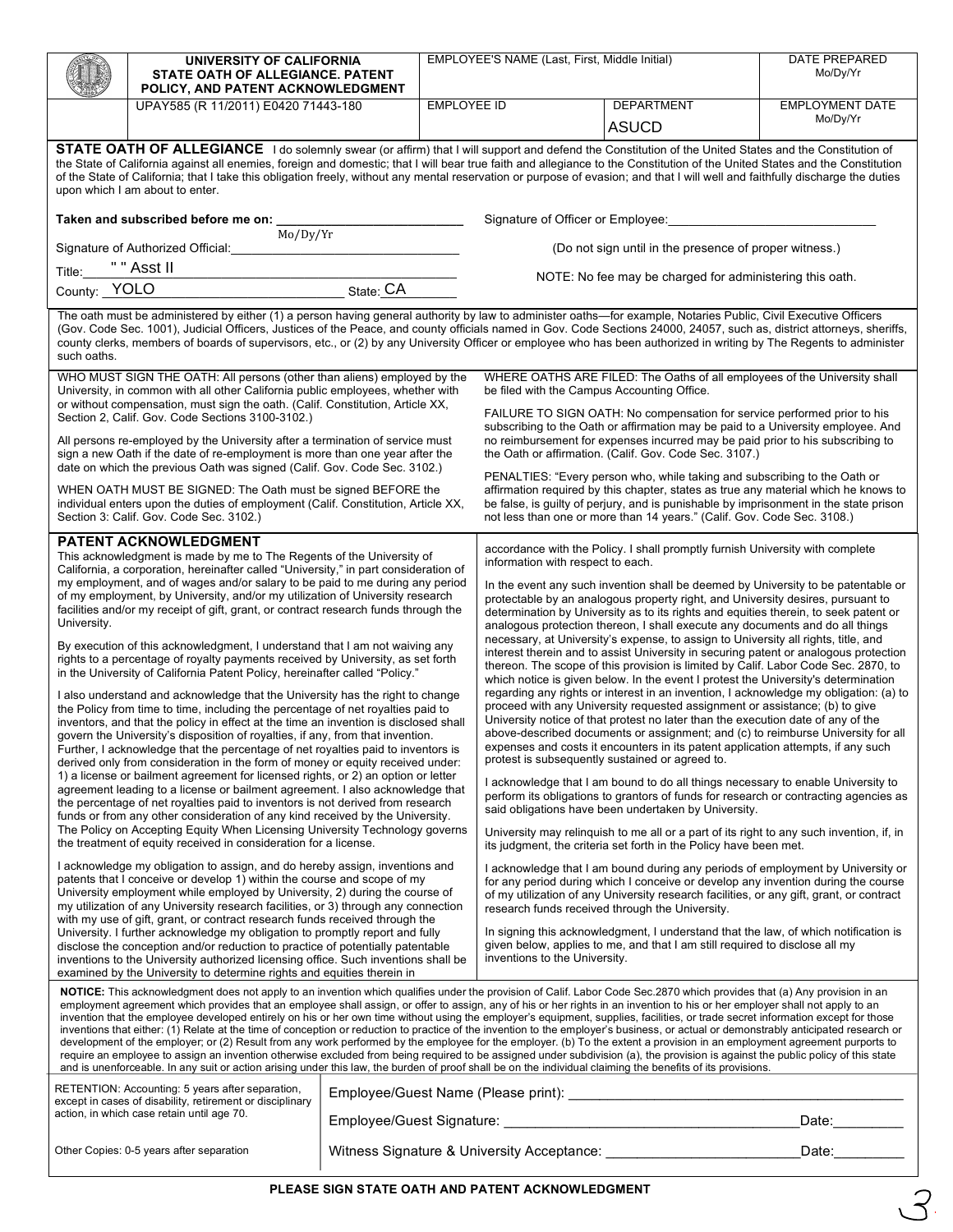## **UNIVERSITY OF CALIFORNIA PATENT POLICY—October 1, 1997**

#### I. PREAMBLE

It is the intent of the President of the University of California, in administering intellectual property rights for the public benefit, to encourage and assist members of the faculty, staff, and others associated with the University in the use of the patent system with respect to their discoveries and inventions in a manner that is equitable to all parties involved.

The University recognizes the need for and desirability of encouraging the broad utilization of the results of University research, not only by scholars but also in practical application for the general public benefit, and acknowledges the importance of the patent system in bringing innovative research findings to practical application.

Within the University, innovative research findings often give rise to patentable inventions as fortuitous by-products, even though the research was conducted for the primary purpose of gaining new knowledge. The following University of California Patent Policy is adopted to encourage the practical application of University research for the broad public benefit; to appraise and determine relative rights and equities of all parties concerned; to facilitate patent applications, licensing, and the equitable distribution of royalties, if any; to assist in obtaining funds for research; to provide for the use of invention-related income for the further support of research and education; and to provide a uniform procedure in patent matters when the University has a right or equity.

#### II. STATEMENT OF POLICY

A. An agreement to assign inventions and patents to the University, except those resulting from permissible consulting activities without use of University facilities, shall be mandatory for all employees, for persons not employed by the University but who use University research facilities, and for those who receive gift, grant, or contract funds through the University. Such an agreement may be in the form of an acknowledgment of obligation to assign. Exemptions from such agreements to assign may be authorized in those circumstances when the mission of the University is better served by such action, provided that overriding obligations to other parties are met and such exemptions are not inconsistent with other University policies.

B. Those individuals who have so agreed to assign inventions and patents shall promptly report and fully disclose the conception and/or reduction to practice of potentially patentable inventions to the Office of Technology Transfer or authorized licensing office. They shall execute such declarations, assignments, or other documents as may be necessary in the course of invention evaluation, patent prosecution, or protection of patent or analogous property rights, to assure that title in such inventions shall be held by the University or by such other parties designated by the University as may be appropriate under the circumstances. Such circumstances would include, but not be limited to, those situations when there are overriding patent obligations of the University arising from gifts, grants, contracts, or other agreements with outside organizations.

In the absence of overriding obligations to outside sponsors of research, the University may release patent rights to the inventor in those circumstances when:

1. the University elects not to file a patent application and the inventor is prepared to do so, or

2. the equity of the situation clearly indicates such release should be given, provided in either case that no further research or development to develop that invention will be conducted involving University support or facilities, and provided further that a shop right is granted to the University.

C. Subject to restrictions arising from overriding obligations of the University pursuant to gifts, grants, contracts, or other agreements with outside organizations, the University agrees, following said assignment of inventions and patent rights, to pay annually to the named inventor(s), or to the inventor(s)' heirs, successors, or assigns, 35% of the net royalties and fees per invention received by the University. An additional 15% of net royalties and fees per invention shall be allocated for research-related purposes on the inventor's campus or Laboratory. Net royalties are defined as gross royalties and fees, less the costs of patenting, protecting, and preserving patent and related property rights, maintaining patents, the licensing of patent and related property rights, and such other costs, taxes, or reimbursements as may be necessary or required by law.

Inventor shares paid to University employees pursuant to this paragraph

represent an employee benefit. When there are two or more inventors, each inventor shall share equally in the inventor's share of royalties, unless all inventors previously have agreed in writing to a different distribution of such share.

Distribution of the inventor's share of royalties shall be made annually in November from the amount received during the previous fiscal year ending June 30th, except as provided for in Section II.D. below. In the event of any litigation, actual or imminent, or any other action to protect patent rights, the University may withhold distribution and impound royalties until resolution of the matter.

D. The DOE Laboratories may establish separate royalty distribution formulas, subject to approval by the President. Distribution of the inventor's share of DOE Laboratory royalties shall be made annually in February from the amount received during the previous fiscal year ending September 30th. All other elements of this policy shall continue to apply.

E. Equity received by the University in licensing transactions, whether in the form of stock or any other instrument conveying ownership interest in a corporation, shall be distributed in accordance with the Policy on Accepting Equity When Licensing University Technology.

F. In the disposition of any net income accruing to the University from patents, first consideration shall be given to the support of research.

III. PATENT RESPONSIBILITIES AND ADMINISTRATION

A. Pursuant to Regents' Standing Order 100.4(mm), the President has responsibility for all matters relating to patents in which the University of California is in any way concerned. This policy is an exercise of that responsibility, and the President may make changes to any part of this policy from time to time, including the percentage of net royalties paid to inventors.

B. The President is advised on such matters by the Technology Transfer Advisory Committee (TTAC), which is chaired by the Senior Vice President—Business and Finance. The membership of TTAC includes the Provost and Senior Vice President—Academic Affairs, the Director of the Office of Technology Transfer, and representatives from the campuses, DOE Laboratories, Academic Senate, the Division of Agriculture and Natural Resources and the Office of the General Counsel. TTAC is responsible for:

1. Reviewing and proposing University policy on intellectual property matters including patents, copyrights, trademarks, and tangible research products;

2. Reviewing the administration of intellectual property operations to ensure consistent application of policy and effective progress toward program objectives; and

3. Advising the President on related matters as requested.

C. The Senior Vice President—Business and Finance is responsible for implementation of this Policy, including the following:

1. Evaluating inventions and discoveries for patentability, as well as scientific merit and practical application, and requesting the filing and prosecution of patent applications.

2. Evaluating the patent or analogous property rights or equities held by the University in an invention, and negotiating agreements with cooperating organizations, if any, with respect to such rights or equities.

3. Negotiating licenses and license option agreements with other parties concerning patent and or analogous property rights held by the University.

4. Directing and arranging for the collection and appropriate distribution of royalties and fees.

5. Assisting University officers in negotiating agreements with cooperating organizations concerning prospective rights to patentable inventions or discoveries made as a result of research carried out under gifts, grants, contracts, or other agreements to be funded in whole or in part by such cooperating organizations, and negotiating with Federal agencies regarding the disposition of patent rights.

6. Approving exceptions from the agreement to assign inventions and patents to the University as required by Section II.A. above.

7. Approving exemptions to University policy on intellectual property matters including patents, copyrights, trademarks, and tangible research products.

### **PLEASE SIGN THE STATE OATH and PATENT ACKNOWLEDGEMENT on page 1**